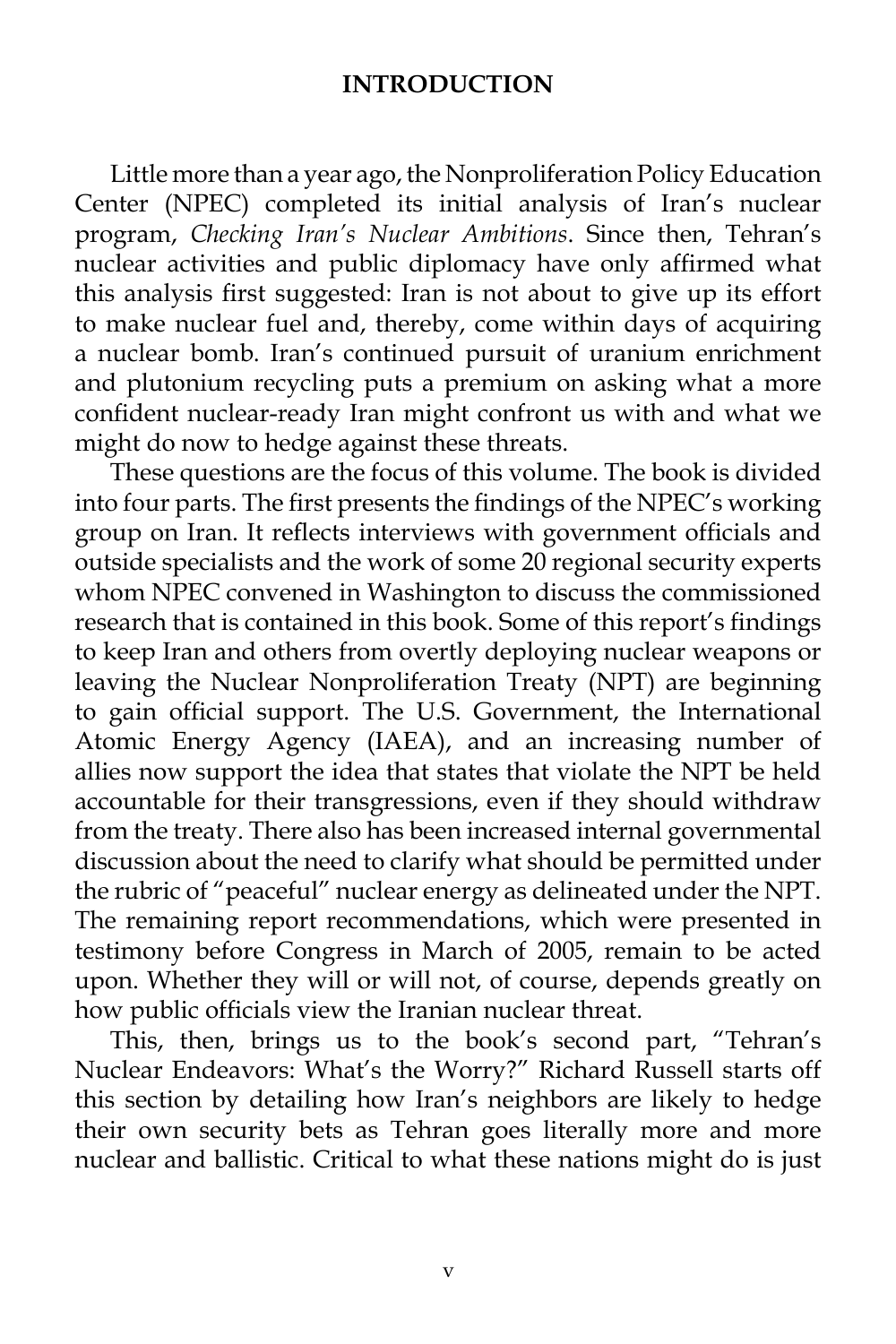how nuclear-capable they are themselves. This is detailed by Wyn Bowen and Joanna Kidd in their chapter, "The Nuclear Capabilities and Ambitions of Iran's Neighbors." In it, we learn just how close Egypt, Saudi Arabia, Turkey, Syria, and Iraq are to acquiring nuclear weapons of their own. The special case of Turkey, a full-fledged North Atlantic Treaty Organization (NATO) ally, is addressed in greater detail in Ian Lesser's chapter, "Turkey, Iran and Nuclear Risks." The good news here is that if the European Union and the United States provide proper support on both security and economic fronts, Turkey is unlikely to go its own way. The bigger picture of what might transpire after Iran overtly goes nuclear, though, is sure to be grim. Kenneth Timmerman spells out the increased prospects for war and much more violent terrorism in his chapter, <sup>"The Day</sup> After Iran Gets the Bomb."

 What can be done? The two popular policy options―military strikes against Iran's known nuclear facilities and imposing economic sanctions against Tehran―are analyzed in the book's third part, "Is There A Simple Military or Sanctions Fix?" Shlomo Brom, a retired Israeli general, explains why, although it would be extremely popular in Israel to attempt another Osiraq-like raid against Iran's known facilities, the operational prospects for success are not very high. What of having the United States assume this mission? Thomas Donnelly, a staunch supporter of the invasion of Iraq, explains how launching a limited raid against Iran's nuclear facilities could jeopardize the larger American campaign to liberalize and moderate the Middle East. Imposing economic sanctions against Iran is a possible alternative, but how realistic or effective would these likely be? These questions are addressed in the analysis by George Perkovich and Silvia Manzanero, "Iran Gets the Bomb― Then What?" Their conclusion is that it will be difficult to secure the support necessary to make sanctions against Iran work.

 This, then, brings us to the book's final part, "Further Courses of Action." In it, two traditional and two unorthodox policy options are examined. The first of these, which is to reduce the potential vulnerability of Persian Gulf energy shipments to Iranian interference, is examined by Dagobert Brito and Amy Myers Jaffe in their chapter, "Reducing Vulnerability of the Strait of Hormuz." By refurbishing existing pipe lines and building others, the need to send